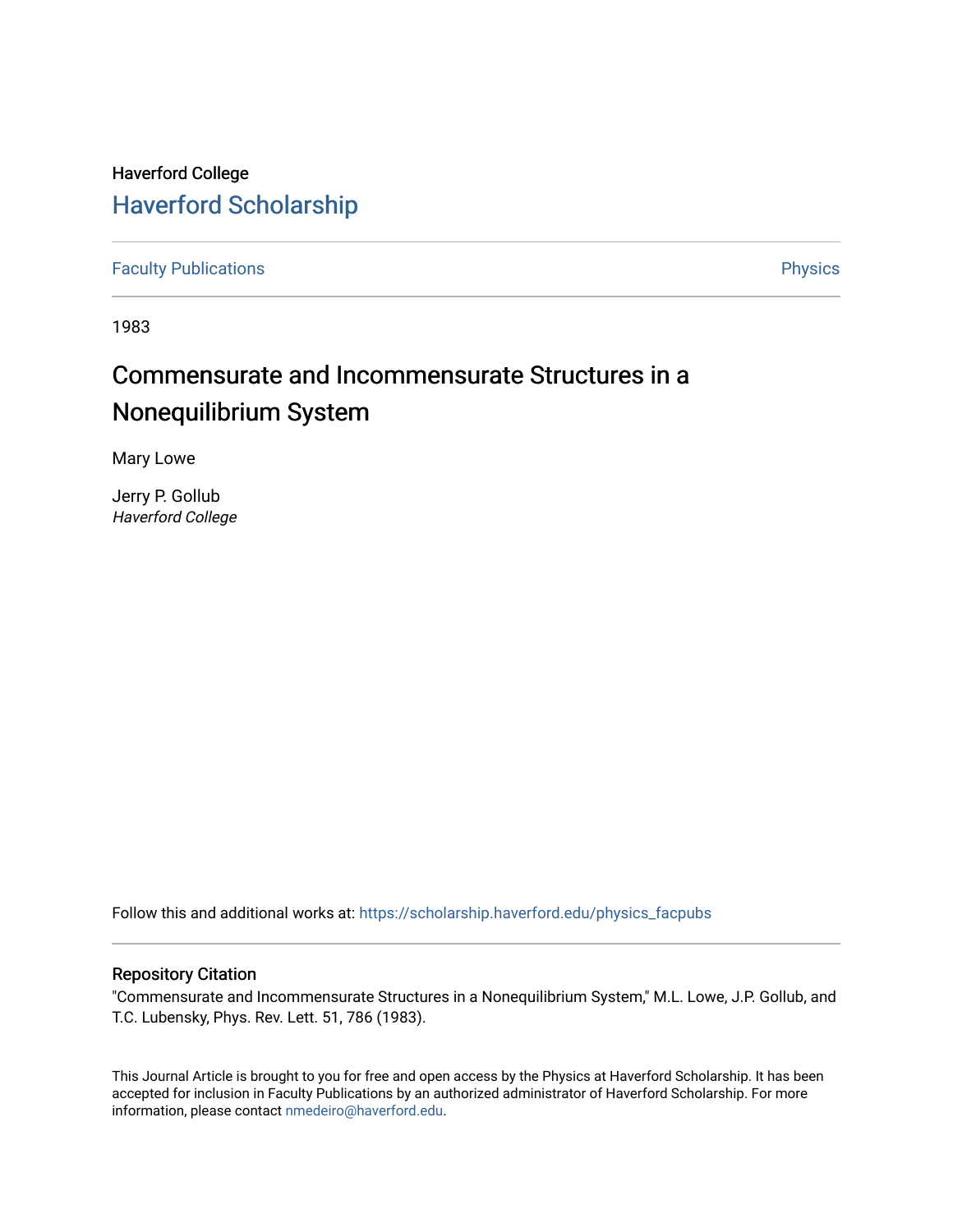#### Commensurate and Incommensurate Structures in a Nonequilibrium System

Mary Lowe and J. P. Gollub

Department of Physics, Haverford College, Haverford, Pennsylvania 19041, and Department of Physics, University of Pennsylvania, Philadelphia, Pennsylvania 19104

and

T. C. Lubensky

#### Department of Physics, University of Pennsylvania, Philadelphia, Pennsylvania 19104 (Received 21 June 1983)

<sup>A</sup> layer of nematic liquid crystal that has undergone an electrohydrodynamic instability (and contains nonequilibrium structures with period  $l_0$ ) is subjected to a spatially periodic electric field with periodicity  $l_i$ . The competition between these two length scales is found to result in novel ordered phases similar to those found in equilibrium condensedmatter systems. <sup>A</sup> simple model is proposed that accounts for most of the observations.

PACS numbers: 64.70.Ew, 47.20.+m, 61.30.Gd

When a periodic structure is modulated by a spatially periodic perturbation having a different length scale, a variety of ordered phases may result: commensurate phases in which the structural periodicity is rationally related to that of the perturbation, incommensurate phases characterized by a regular array of dislocations, and chaotic phases.<sup>1</sup> These structures have been detected experimentally in a number of condensed matter systems, including adsorbed krypton on  $graphite, <sup>2</sup> magnetically ordered systems<sup>3</sup> such as$ CeSb, and smectic liquid crystals.<sup>4</sup> The basic phenomenon of interest, competing periodicities, has been the subject of much recent theoretical work.<sup>5</sup>

In this Letter we describe the experimental discovery of commensurate phases and novel twodimensional incommensurate structures in a non $equilibrium$  system consisting of an oriented nematic liquid-crystal layer containing electrohydrodynamic (Williams) domains. In the presence of a uniform electric field applied transverse to the layer, the director field (local direction of the rod-shaped molecules) becomes spatially periodic with a period  $l_0$  that is roughly twice the layer thickness  $d$ . This well-known phenomenon $<sup>6</sup>$  is associated with the formation of</sup> microscopic convection rolls similar to those resulting from the Rayleigh-Benard instability. By applying in addition a spatially periodic electric field with periodicity  $l_1$ , we find that a variety of ordered states can be produced, including onedimensional commensurate phase-locked patterns and two-dimensional incommensurate patterns consisting of regular lattices of kinks. This system provides an opportunity to study ordered

states resulting from competing periodicities in a situation where the important parameters (such as the ratio  $l_1/l_0$  and the strength of the periodic perturbation) can be more easily varied than is generally the case in condensed matter systems. We also propose a simple theoretical model, based on the minimization of a Liapunov functional, that accounts for the main features of our observations.

The experimental configuration is shown in Fig. l. <sup>A</sup> layer of nematic liquid crystal (MBBA) occupies the gap between two transparent conductive  $In_2O_3$  electrodes. In order to impose a spatially periodic voltage across the layer, the lower electrode is photolithographically separated into two interdigitated regions  $A$  and  $B$ . By maintaining the two regions at different potentials  $V_A$ 



FIG. l. (a) Schematic diagram of the interdigitated electrode whose 120 fingers provide a spatially periodic electric field. (b) Configuration of the cell.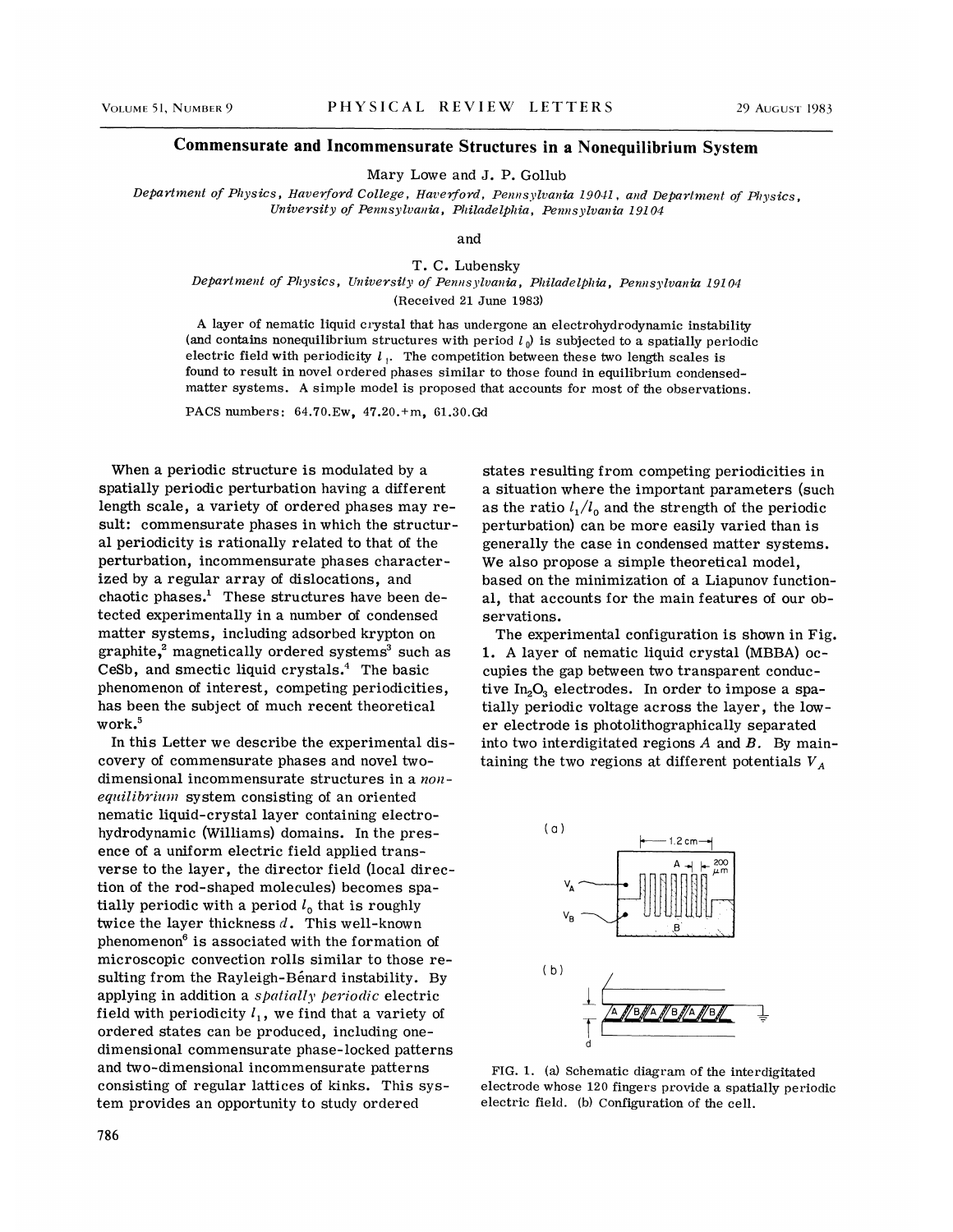and  $V_{R}$  with respect to the upper grounded electrode, a spatially periodic electric field (with periodicity  $l_1 = 200 \mu m$ ) is applied across the layer. (To prevent electrolysis, 50-Hz ac voltages are actually used. )

In the absence of a spatially periodic perturbation, the director orientation is perpendicular to the electrode fingers and in the layer plane. This alignment is achieved by an oblique SiO evaporation onto both plates.<sup>7</sup> As a result, the electrohydrodynamic rolls are parallel to the electrode fingers, so that one might expect the problem to be basically one dimensional.

The patterns are observed by transmission microscopy with use of light polarized in a plane containing the director orientation. The unperturbed Williams domains are visible in the lower left half of Fig. 2(a) as a set of dark lines resulting from light refraction. There are two rolls per period  $l_0$  of the unperturbed structure. Pat-



FIG. 2. (a) At the lower left, where the electrode is  $not$  interdigitated, the unperturbed Williams domains (roll size  $l_0/2 = 65 \mu m$ ) are seen. At the upper right, the spatially periodic potential produces a one-dimensional commensurate or phase-locked structure (see text) . (b) Two-dimensional Fourier spectrum (logarithmic intensity scale) of the pattern at the upper right of (a). The  $x$  direction is defined to be perpendicular to the electrode fingers (toward the lower right), and the  $q_x$  direction (arrow) is along the row of bright spots.

terns are studied by means of a vidicon camera connected to a digital imaging system. Digitization with a resolution of  $320\times240$  pixels and 8-bit accuracy allows us to compute numerically Fourier spectra of the optical intensity field with resolution better than 1%.

The patterns were studied as a function of roll size  $l_0/2$  over the range 40 to 140  $\mu$ m (by varying the layer thickness), while keeping  $l_1$  fixed at 200  $\mu$ m. The average voltage  $(V_A + V_B)/2$  was set to 6.6 V (rms), about  $10\%$  higher than the threshold  $V_c$  for appearance of the Williams domains. For each of many values of the layer thickness, the steady-state patterns were studied for  $V_A - V_B$  equal to 0.0, 0.2, and 0.6 V. In the discussion below, we focus on phenomena occurring in the range  $l_0/2$  between 65 and 116  $\mu$ m and  $V_A - V_B = 0.6$  V.

When  $l_0/2$  is within about 5% of  $l_1/3$ , we find [upper right portion of Fig. 2(a)] a one-dimensional phase-locked commensurate state in which there are three rolls per period of the potential; the rolls are parallel to the electrode fingers. The brightness of the rolls is modulated with period  $l_1$ , indicating a variation of the roll amplitude or the roll size or both.

In Fig. 2(b) we display the corresponding twodimensional Fourier spectrum. It is most simply described in terms of rotated coordinates  $q_x$  and  $q<sub>y</sub>$  (see caption). Most of the intensity is along the  $q_x$  direction in Fourier space, with the strongest peak (1) having its first moment at  $q/2\pi$  $=150.5 \pm 1$  cm<sup>-1</sup> and a linewidth of 4 cm<sup>-1</sup>. This wave number corresponds to a perturbed roll size of 66.5  $\mu$ m =  $l_1/3$ . We find that the position of this peak remains fixed even as the unperturbed roll size  $l_0/2$  is varied by about 5%. The peak nearest the origin (2) is located at  $q/2\pi$  $=1/l_1$ , and corresponds to modulation of the structure by the perturbation. The power on the  $q_{v}$ . (vertical) axis is instrumental.

For roll sizes in the range 84-116  $\mu$ m we did not observe one-dimensional patterns, although it is possible that they would be induced for larger perturbations. Instead, we found that the favored structure for  $V_A - V_B = 0.6$  V is a two $dimensional$  lattice, as shown in Fig.  $3(a)$ . The rolls are oriented predominantly along a line making an angle  $\theta = 19^{\circ}$  with respect to the electrode fingers  $(y \text{ axis})$ . They are modulated by a regular lattice of kinks induced by the variation of the potential along  $x$ .

The corresponding power spectrum is shown in Fig. 3(b). In addition to the row of peaks along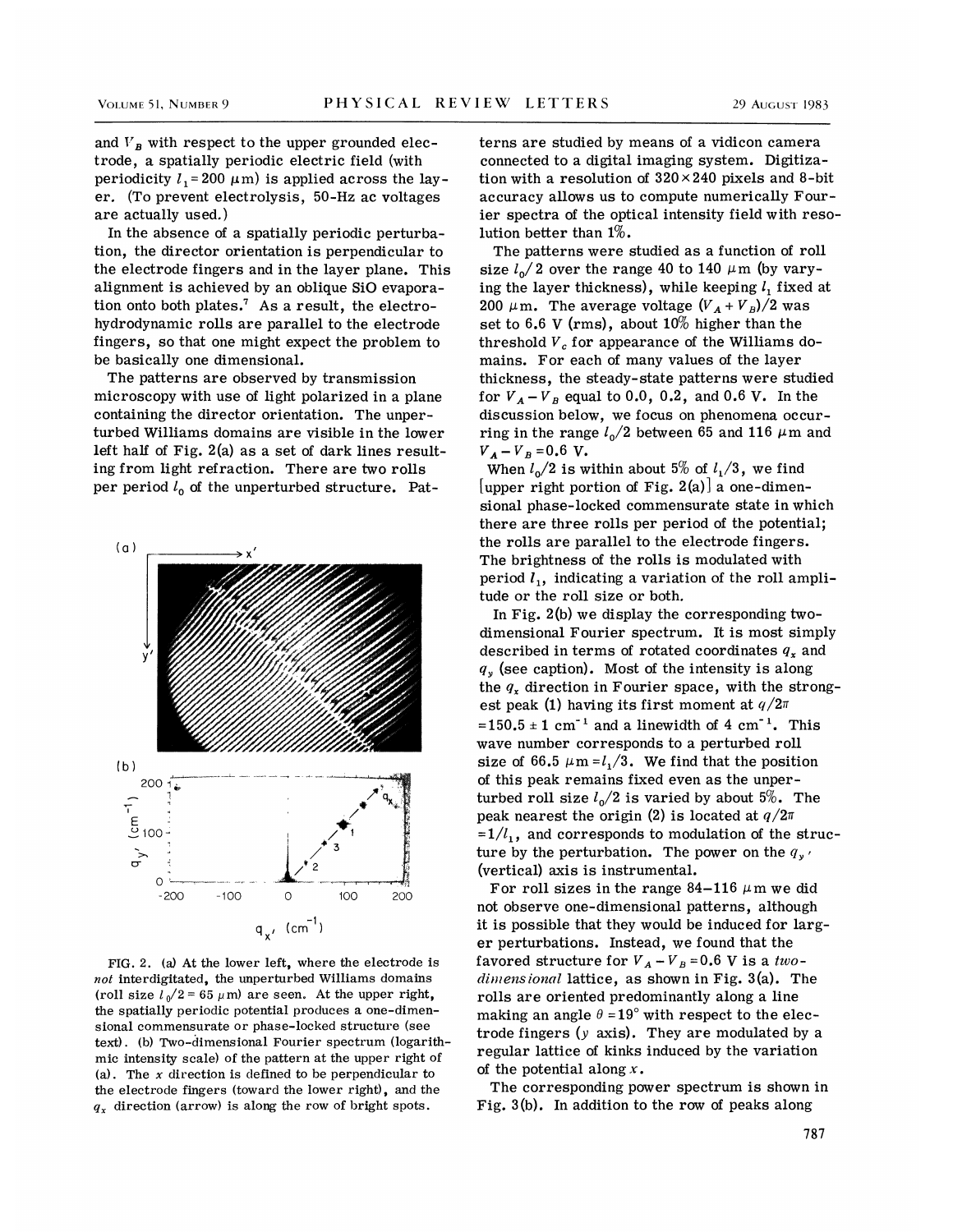

FIG. 3. (a) Two-dimensional pattern in the presence of a periodic perturbation, where the unperturbed roll size is  $l_0/2 = 91 \mu m$ . The system has a regular array of kinks. (b) Corresponding spectrum, showing that much of the power is off the  $q_x$  axis. Peaks are numbered in order of decreasing area.

the  $q<sub>r</sub>$  direction, there are other rows parallel to it. The peak with the largest integrated area (1) is located at an angle  $\theta$  below the  $q_x$  axis and corresponds to an optical intensity variation that is not orthogonal to the electrode fingers. This offaxis peak is somewhat broader than those in Fig. 2 in the azimuthal direction (about  $7 \text{ cm}^{-1}$ ). We believe that irregularities in the lattice of kinks cause small spatial variations in the orientations of the rotated rolls, thus broadening the line. The next largest peak is the one nearest the origin (2), and is a response due to the perturbation at  $q/2\pi = 1/l_1$ . More than 60% of the total area lies under these two peaks. All peaks in the spectrum lie on a two-dimensional reciprocal lattice spanned by two basis vectors. Peak 3, for example, is located at twice the wave vector of peak 1 minus twice the wave vector of peak 2.

We characterize the two-dimensional patterns in Fig. 4 by plotting the wave number  $q$  of the dominant off-axis peak as a function of the wave number  $2q_0$  corresponding to the unperturbed roll size. The solid line represents the condition  $q$  $=2q_0$ . The fact that the points lie close to the



FIG. 4. Variation of the wave number  $q$  of the dominant off-axis peak with the unperturbed roll wave number 2 $q_0$ . The solid line is the equation  $q = 2q_0$ .

line means that the off-axis peak corresponds approximately to a rotation of the unperturbed pattern. However, q is not exactly  $2q_0$ , indicating that the wave number is affected by the perturbation even away from lock-in. The smooth variation of one of the two basis vectors with  $q_0$ supports the view that these modulated states are incommensurate.

We believe that it is possible to account qualitatively for there observations by introducing a Liapunov functional  $F$  that is minimized in the stable state. This approach is similar to that adopted by Cross<sup>8</sup> and others for understanding convective patterns. We decompose  $F$  into three parts:

$$
F = F_R + F_S + F_P. \tag{1}
$$

The first term describes the tendency to form rolls with wave number  $q_0 = 2\pi/l_0$ . It is identical to the functional used<sup>8</sup> to study Rayleigh-Benard convection:

$$
F_R = \int d^2 r \, \frac{1}{2} [\epsilon^2 - \epsilon] \psi|^2 + g |\psi|^4 + C \left( \nabla^2 + q_0^2 \right) \psi|^2 \right],
$$

where  $\psi$  is a scalar amplitude from which all relevant dynamical variables can be obtained,  $\epsilon$  $=(V - V_c)/V_c$ , g is a coupling constant, and C is a parameter with units of  $(length)<sup>4</sup>$ . The second term describes the alignment effect produced by surface treatment. It favors roll alignment along they axis:

$$
F_{s} = \int d^{2}r \frac{1}{2} \xi_{v}^{2} |\nabla_{v} \psi|^{2},
$$

where  $\xi$ , is a parameter having units of length. Finally, the last term represents the effect of the periodic perturbation:

$$
F_P = -\sum_{n, m} \left[ d^2 r U_{n, m} \text{Re}[\exp(-im q_1 x) \psi^n] \right],
$$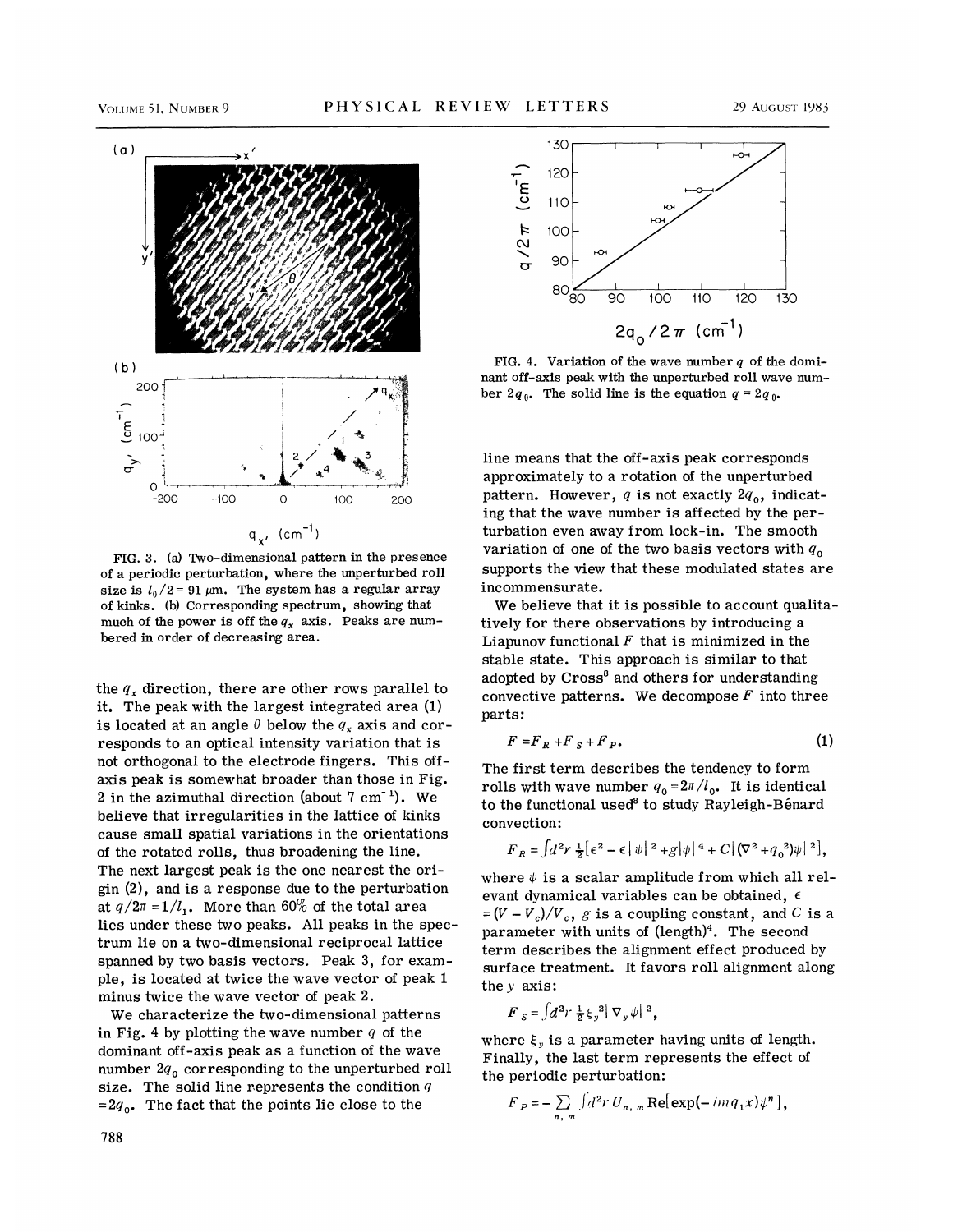where  $U_{n,p}$  couples the *p*th harmonic of the perturbation to the nth harmonic of the amplitude. In the present case, the dominant term in the above sum for the commensurate structure is that with  $p = 3$  and  $n = 2$ , favoring lock-in at  $2l_1$  $=3l_{0}$ .

A model very similar to this has been used by Prost and Barois<sup>4</sup> to study equilibrium phases of smectic liquid crystals with competition between different length scales. For values of  $q_0$  near lock-in (e.g.,  $q_0 = 3q_1/2$ ), they find a one-dimensional commensurate phase with Fourier intensities similar to those shown in Fig. 2. For  $q_0$ away from lock-in, they find either one-dimensional or two-dimensional incommensurate structures (similar to those of Fig. 3), depending on the value of  $\xi_y^2$ .

In summary, we have observed both one-dimensional commensurate and two-dimensional incommensurate structures in a nonequilibrium system for which the important control parameters can be easily varied. These results are clearly preliminary and leave many questions unanswered. More detailed experimental and theoretical studies are in progress.

This work was supported by the National Science Foundation-Materials Research Laboratories program, under Grant No. DMR-7923647, and by National Science Foundation Grant No. CME-7912150. One of us (M.L.) acknowledges the assistance of an Amelia Earhart Fellowship.

This work was also supported in part by the National Science Foundation under Grant No. 82- 19216 and by the U. S. Office of Naval Research under Grant No. 0158. We thank P. Heiney for helpful discussions, and T. Carroll for technical assistance.

'For reviews, see P. Bak, Rep. Prog. Phys. 45, 587 (1982); or J. Villain, in Ordering in Strongly Fluctuating Condensed Matter Systems, edited by T. Riste {Plenum, New York, 1980), p. 221, and references therein.

 ${}^{2}$ For example, see D. E. Moncton, P. W. Stephens, R. J. Birgeneau, P. M. Horn, and Q. S. Brown, Phys. Rev. Lett. 46, 1533 (1981).

<sup>3</sup>P. Fischer, B. Lebech, G. Meier, B. D. Rainford, and O. Vogt, J. Phys. C 11, 345 (1978).

4J. Prost and P. Barois, J. Chim. Phys. 80, <sup>65</sup> (1983).

 $5$ For example, see S. N. Coppersmith, D. S. Fisher, B.I. Halperin, P. A. Lee, and W. F. Brinkman, Phys. Rev. B 25, <sup>349</sup> (1982); F. Axel and S. Aubry, J. Phys. <sup>C</sup> 14, 5433 (1981); E. Fradkin, O. Hernandez, B. A. Huberman, and R. Pandit, Nucl. Phys. 8215, [ FS7), 137 (1983).

6E. Dubois-Violette, G. Durand, E. Guyon, P. Manneville, and P. Pieranski, in Liquid Crystals, Solid State Physics, Supplement No. 14, edited by L. Liebert (Academic, New York, 1978), p. 147.

<sup>7</sup>W. Urbach, M. Boix, and E. Guyon, Appl. Phys. Lett. 25, 479 (1974).

M. C. Cross, Phys. Rev. A 25, 1065 (1982).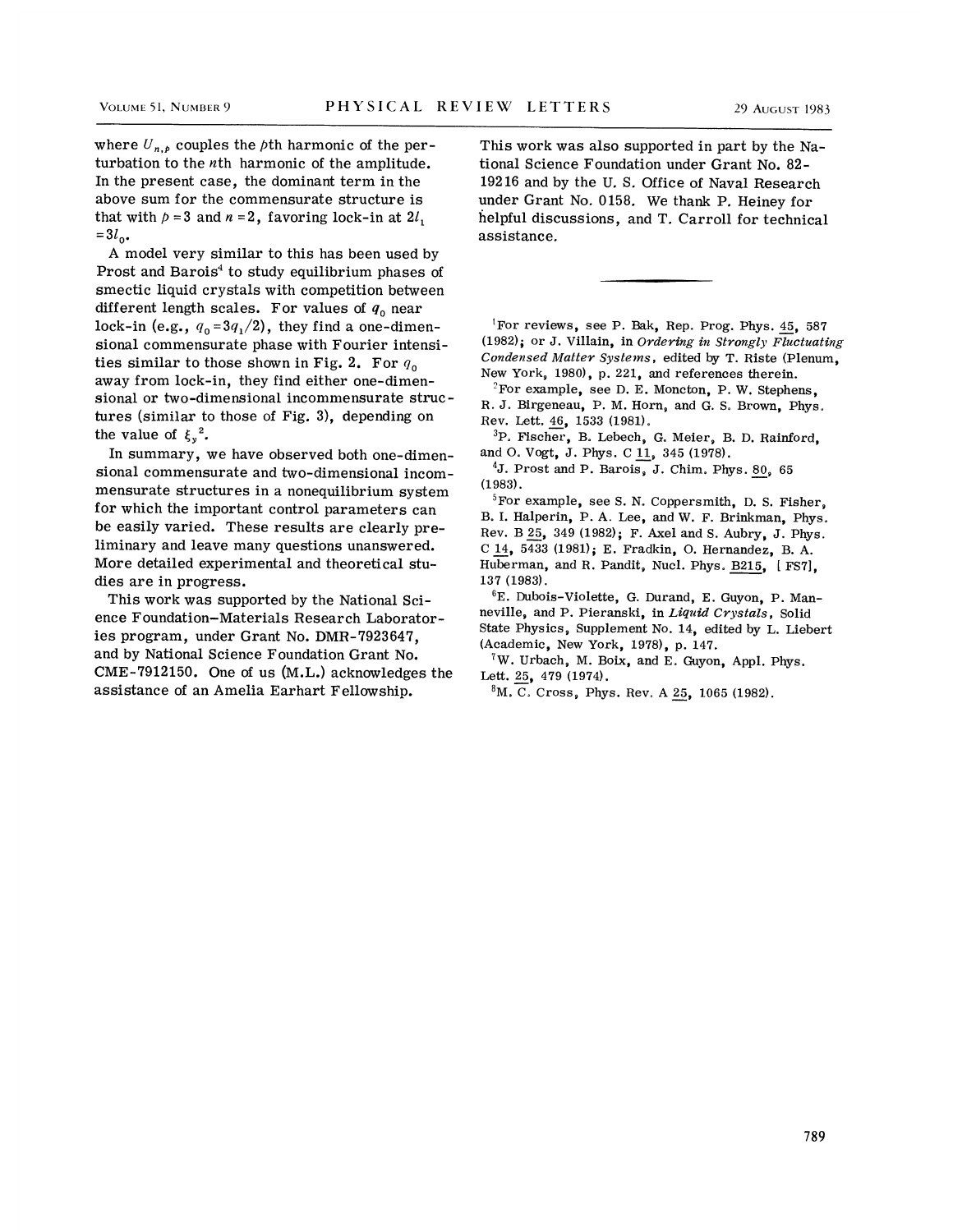

FIG. 2. (a) At the lower left, where the electrode is  $not$  interdigitated, the unperturbed Williams domains (roll size  $l_0/2$  = 65  $\mu$ m) are seen. At the upper right, the spatially periodic potential produces a one-dimensional commensurate or phase-locked structure (see text). (b) Two-dimensional Fourier spectrum (logarithmic intensity scale) of the pattern at the upper right of (a). The  $x$  direction is defined to be perpendicular to the electrode fingers (toward the lower right), and the  $q_x$  direction (arrow) is along the row of bright spots.